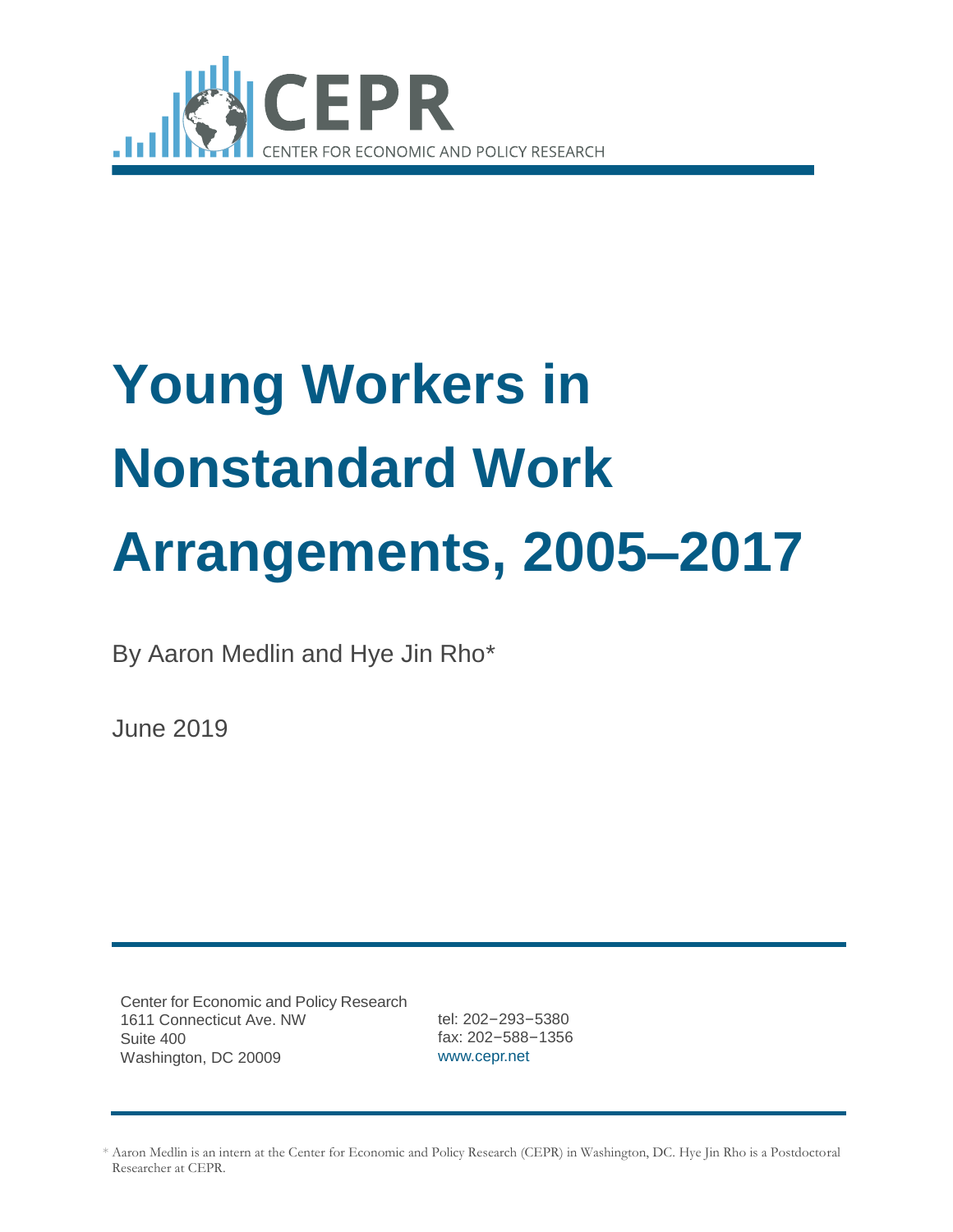# **Contents**

## **Acknowledgements**

The authors thank Eileen Appelbaum for helpful comments on earlier versions of this paper.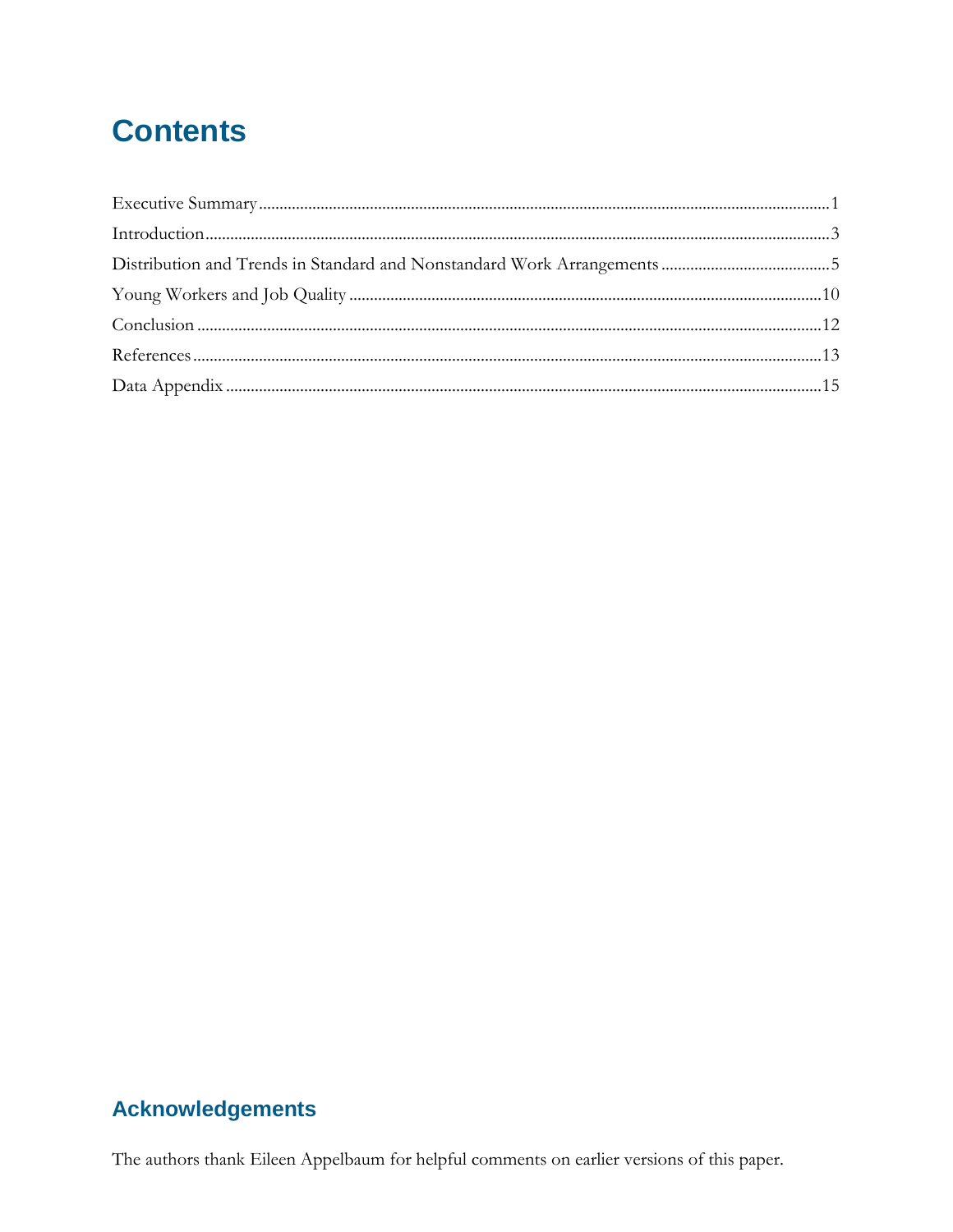# <span id="page-2-0"></span>**Executive Summary**

Nonstandard or alternative employment relations refer to employment by a temporary help agency or contract company or as an on-call worker or day laborer. We refer to these nonstandard employment relations (which involve an employer and employee) plus independent contracting collectively as nonstandard or alternative work arrangements in this report. Contingent workers are workers who do not expect their job to last or who report that their jobs are temporary. Contingent workers and workers in alternative work arrangements are measured separately. Both have become increasingly prominent in theoretical and policy thinking about how employment has changed in recent years in the United States and other postindustrial countries. The reason for that prominence is because of a subset of independent contractors, the gig worker. As this report clarifies, gig work is a type of independent contractor whose work is mediated by electronic platforms such as Uber, GrubHub, or TaskRabbit.

Information on the extent of nonstandard work arrangements, and how they have changed during the past several decades, has only recently been available. The May 2017 Contingent Worker Supplement (CWS) — conducted by the Bureau of Labor Statistics (BLS) 12 years after the last CWS and 22 years after the first — provides an opportunity to examine how contingent work and nonstandard work arrangements have changed over the last two-plus decades. In-depth analyses of these changes between 2005 and 2017 were provided in a report by Eileen Appelbaum, Arne Kalleberg, and Hye Jin Rho.<sup>1</sup> The report, "Nonstandard Work Arrangements and Older Americans, 2005-2017," was released jointly by the Center for Economic and Policy Research and the Economic Policy Institute. This report will build on the earlier analysis with special attention to how younger workers, ages 21 to 25, with a college degree and with less than a college degree, have fared.

## **Major Findings**

- Total employment growth for young workers, ages 21-25, with a college degree was 36.3 percent, while employment growth for those without a degree was only 5.0 percent.<sup>2</sup>
- A majority of young workers, ages 21–25, with and without a college degree, are in standard work arrangements. Between 2005 and 2017, the share of young workers in standard work arrangements with a college degree increased from 94.1 to 95.4 percent. Contrary to

 $\overline{a}$ 1 Appelbaum, Kalleberg and Rho (2019).

<sup>2</sup> This figure was updated June 28, 2019. A previous version miscalculated the growth rate of total employment for young workers with a college degree (the growth rate was corrected from 3.6 percent to 36.3 percent).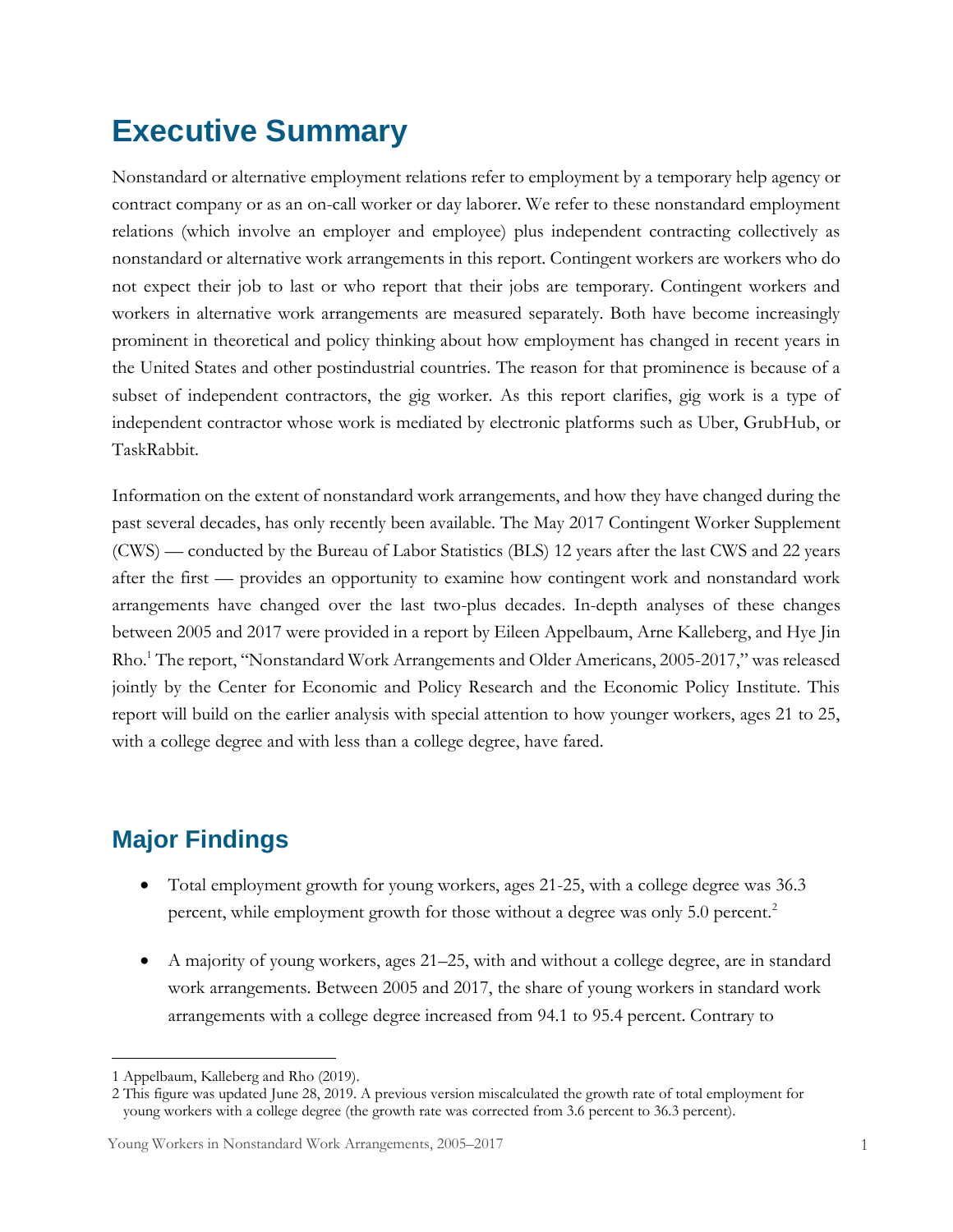common expectations, young workers are more likely to hold such jobs compared to the workforce as a whole.

- The share of young workers employed as independent contractors fell to 2.1 from 2.6 for college degree holders and fell to 2.7 from 3.1 percent for noncollege graduates. Gig economy workers are a subset of independent contractors.
- Young college educated workers are more likely than other workers to hold multiple jobs. The share with multiple jobs was higher in 2017 for both young independent contractors and contingent workers with college degrees.
- Young workers (both with and without college degrees) are more likely to be in contingent jobs than the overall workforce. While the share remained relatively constant since 2005, young college educated contingent workers in 2017 are more likely to be women. The share of women in contingent jobs rose to 8.2 from 6.3 between 2005 and 2017, while the share of men fell to 7.4 from 9.8 in the same period.
- Data from BLS show that only 1.0 percent of young workers engaged in electronically mediated (gig) work in May 2017. The sample size is too small to accurately analyze for any other trends.
- As expected, young workers with a college degree earn more on average than those without a degree. Between 2005 and 2017, young workers in traditional jobs with a college degree and working as independent contractors saw their real median weekly earnings decline from \$736 to \$720 and from \$871 to \$692, respectively. While noncollege grads experienced a modest increase in wages in traditional jobs, increasing from \$503 to \$526, earnings in independent contract work declined from \$629 to \$500, as well as contingent work, more generally, from \$503 to \$480.
- Young workers, both with and without a college degree, were more likely to have health insurance in 2017 than in 2005. However, younger workers with a degree experienced the most substantial improvement and were more likely in 2017 to have coverage than the workforce as a whole, while noncollege degree holders were less likely to have coverage by comparison.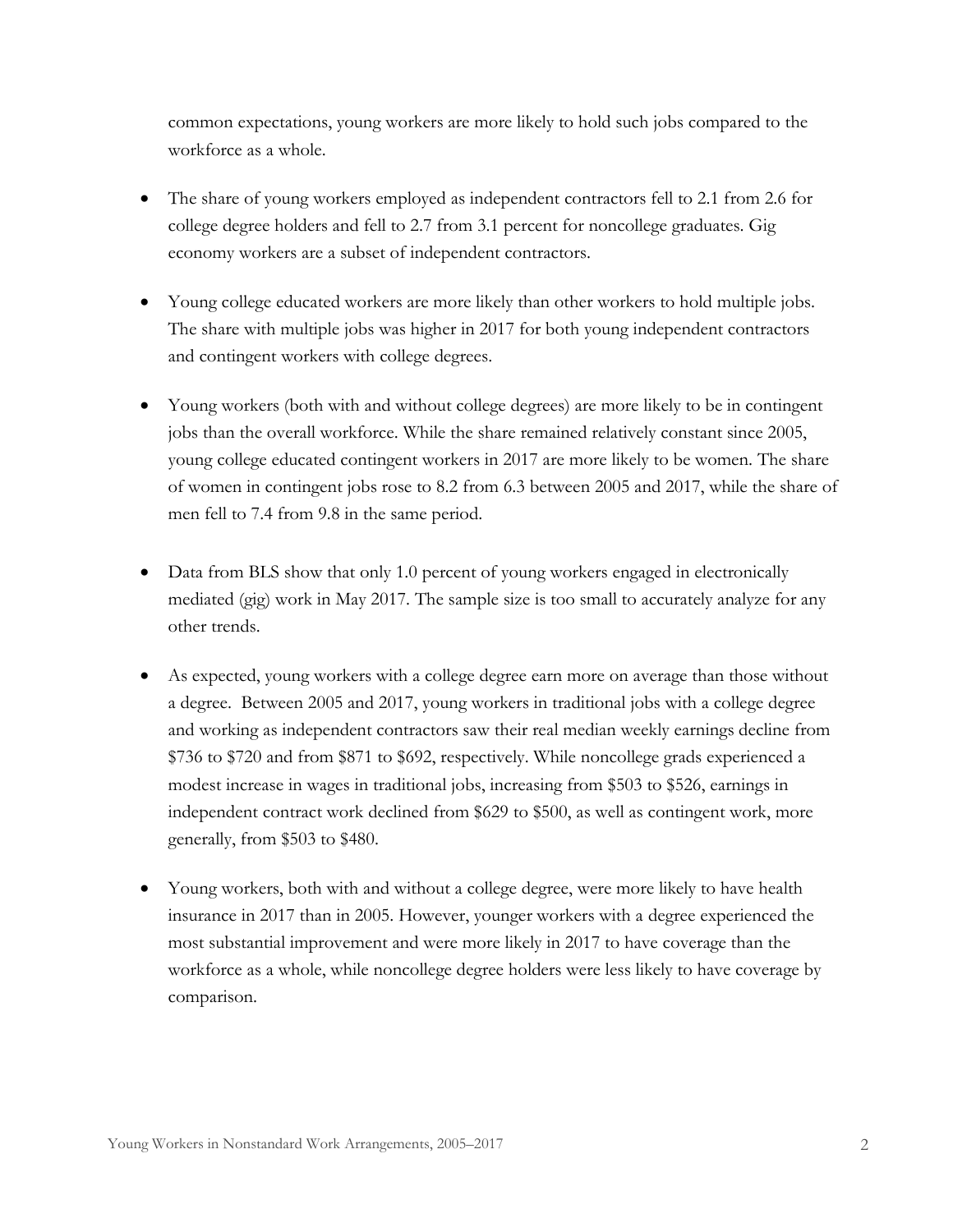# <span id="page-4-0"></span>**Introduction**

 $\overline{a}$ 

Nonstandard employment relations — that is, temporary help agency and contract company employment, and employment as an on-call worker or day laborer — as well as independent contracting have become increasingly prominent in both theoretical and policy thinking about how employment has changed in recent years in the United States and other postindustrial countries.<sup>3</sup> Interest in, and theories of, nonstandard work arrangements have outrun empirical evidence based on representative data with consistent definitions and adequate measures over time. Information on the extent of nonstandard work arrangements, and how they have changed during the past several decades, has only recently been available.

A major source of consistent data on nonstandard and contingent work was the important program of data collection undertaken by the Bureau of Labor Statistics (BLS) in their Contingent Worker Supplement (CWS) to the February Current Population Survey (CPS) beginning in 1995 and replicated in 1997, 1999, 2001, 2005, and most recently, May 2017.<sup>4</sup> Analysis of the earlier CWS data found that the employment shares of workers in nonstandard work arrangements were quite stable across all of the surveys from 1995 to 2005, with the share employed as independent contractors ranging from 6.3 to 7.4 percent, the on-call worker share ranging from 1.5 to 1.8 percent, the temporary help agency worker share ranging from 0.9 to 1.0 percent, and the contract company worker share ranging from 0.5 to 0.6 percent. In 2005, researchers at BLS found that, in all, 10.7 percent of workers were employed in these nonstandard work arrangements (Horrigan 2016).<sup>5</sup>

The May 2017 CWS — conducted 12 years after the last CWS and 22 years after the first — provides an opportunity to examine how nonstandard work arrangements have changed over the last two-plus decades. The years since 2005 encompass the Great Recession of 2007–2009, the period of the largest economic upheaval in the United States since the Great Depression of the 1930s. Comparing the

<sup>3</sup> We refer to nonstandard employment relations (which involve an employer and employee) and independent contracting collectively as nonstandard work arrangements in this report. These work arrangements have also been referred to as alternative work arrangements (Polivka 1996); market-mediated arrangements (Abraham 1990); flexible staffing arrangements (Houseman 1997); atypical employment (Córdova 1986); and contingent work (Polivka and Nardone 1989; Barker and Christensen 1998). Nonstandard work arrangements depart from standard work arrangements in which it was generally expected that work would continue indefinitely and would be performed at the employer's place of business under the employer's direction. Standard work arrangements were the norm in the United States and many industrial nations for much of the twentieth century and were the basis of the framework within which labor law, collective bargaining, and social security systems developed. Macro and mezzo structural forces such as globalization, technological change, financialization, deregulation, union decline, and neoliberal political economic policies emerging in the United States in the 1970s and 1980s led to a shift in employment norms from standard to nonstandard work arrangements (e.g., Kalleberg 2000; 2011). Since then, there has been a rise in both nonstandard work arrangements and concerns about their impacts on individuals, families, organizations, and the broader society. 4 BLS (2018a).

<sup>5</sup> BLS does not include day laborers in this total. Total employment in nonstandard work arrangements, including day laborers, was 10.9 percent in 2005.

Young Workers in Nonstandard Work Arrangements, 2005–2017 3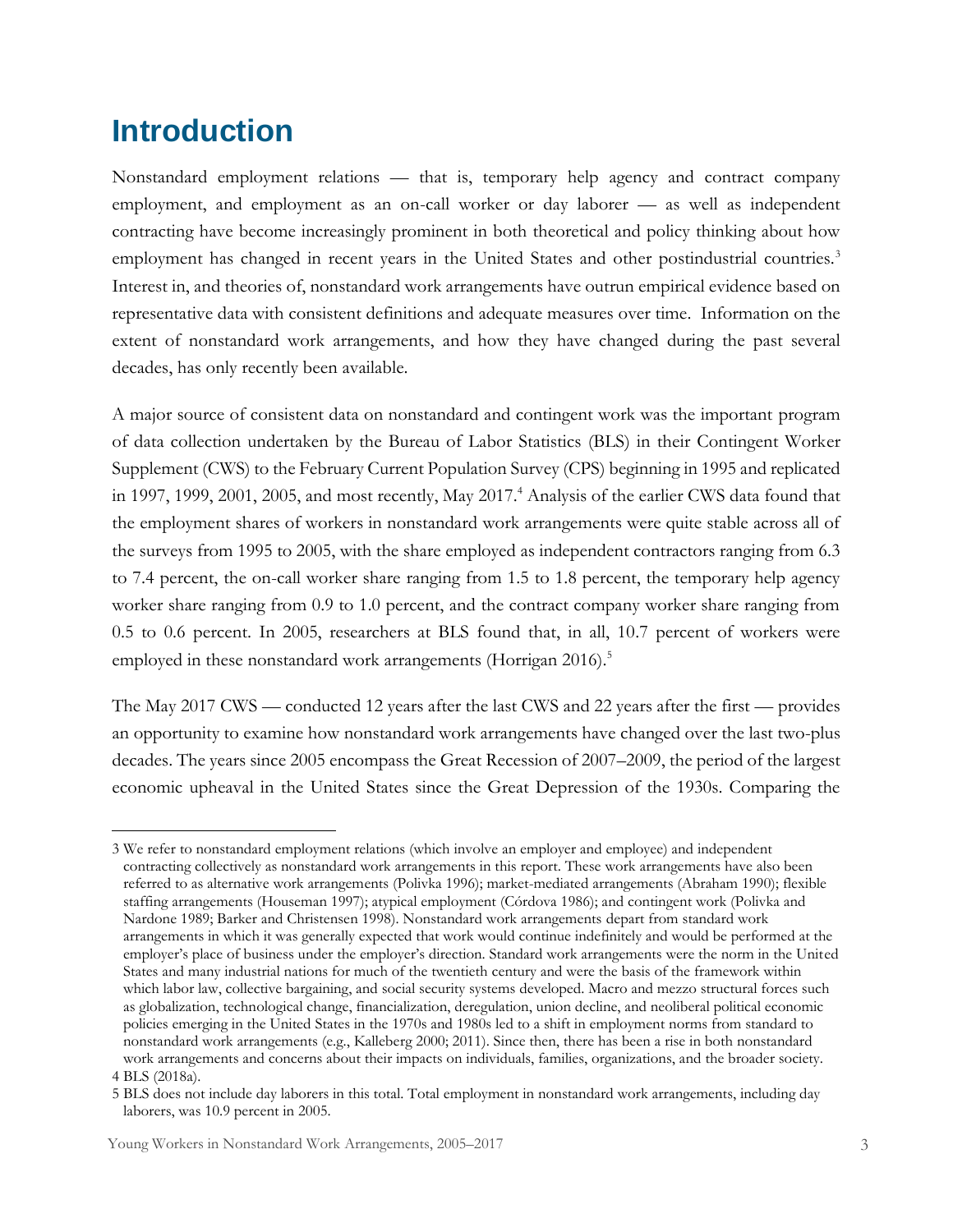results of the 2017 survey with those conducted in earlier years enables us to examine the extent to which the employment relationship and the experience of work in the lives of people and communities have changed. Despite the disruption of the financial crisis and the effects of trade and technology on the labor market between 2005 and 2017, the share of workers in standard work arrangements has been remarkably stable.<sup>6</sup> This report focuses on young workers, ages 21–25, with and without a college degree between 2005 and 2017. The report helps to develop a concrete picture of what has changed for this cohort, which can inform a research and policy agenda that will improve their opportunities in the labor market.

#### **TABLE 1**

 $\overline{a}$ 

**Share of College Graduates Aged 21-25 in Standard, Nonstandard, and Contingent Work Arrangements, 2005 and 2017**

(thousands or percent) **21–25 Ages 16+ College degree Less than college degree** 2005 2017 2005 2017 2005 2017 Total Employed (thousands) 138,952 153,331 2,523 3,440 10,907 11,449 **Standard Work Arrangements (%)** 89.1 89.9 94.1 95.4 91.7 93.5 Women 91.0 91.7 95.9 95.3 92.3 94.2 Men 87.5 88.3 91.5 95.5 91.3 93.0 *Full-time status* Full-time 83.1 83.1 85.2 83.7 72.2 69.2 Part-time 16.9 16.9 16.9 14.8 16.3 27.8 30.8 *Jobholder status* Single jobholders **94.2** 95.0 93.5 91.5 94.0 95.0 Multiple jobholders 5.8 5.0 6.5 8.5 6.0 5.1 **Nonstandard Work Arrangements (%)** 10.9 10.1 5.9 4.6 8.3 6.5 Independent Contractors 7.4 6.9 2.6 2.1 3.1 2.7 On-call workers 1.8 1.7 1.2 1.1 2.9 2.0 Temp agency workers 0.9 0.9 1.6 0.8 1.3 1.5 Contract company workers 0.6 0.6 0.2 0.6 0.7 0.3 **Contingent Workers (%)** 4.1 3.8 7.7 7.8 7.1 6.2 Women 4.7 3.7 6.3 8.2 6.2 6.7 Men 3.2 3.2 9.8 7.4 7.7 5.8 Source and notes: Authors' analysis of CPS CWS data

<sup>6</sup> As measured in the CWS during this period, trends in these nonstandard work arrangements thus appear to be relatively flat, except perhaps for independent contractors. This conclusion is somewhat misleading, however, as the main increases in temporary help agency employment and the other forms of nonstandard work are likely to have occurred before 1995. We should also keep in mind that the CWS links to the CPS and is a household survey of workers and thus almost certainly undercounts nonstandard work because it does not count a worker's second or third job (Mishel, Bernstein, and Allegretto 2007, 239).

Young Workers in Nonstandard Work Arrangements, 2005–2017 4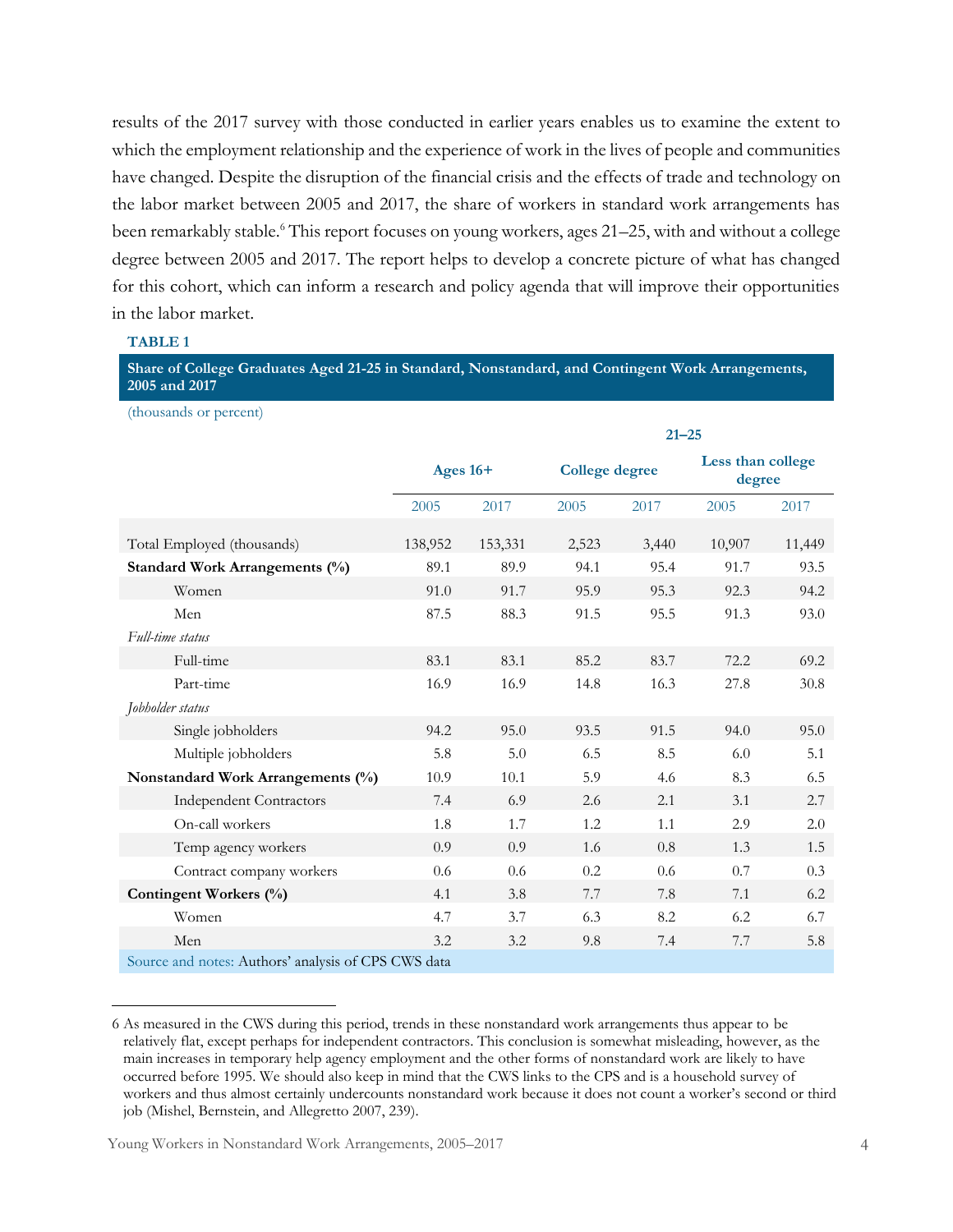# <span id="page-6-0"></span>**Distribution and Trends in Standard and Nonstandard Work Arrangements**

**Table 1** shows total employment growth between 2005 and 2017 for all workers, ages 16+, and young workers ages 21–25 with and without a college degree. The first two columns indicate that total employment grew about 10 percent for the labor force overall, while employment growth for young workers without a college degree has been relatively less robust, 5.0 percent. Employment of young workers with a college degree, on the other hand, grew by 36.3 percent between 2005 and 2017.<sup>7</sup> The divergence in growth between college grads and noncollege grads is quite stark, and indicates a young grads as a group have not only recovered from the recession, but they have been one of the largest beneficiaries of the current expansion.<sup>8</sup>

The relatively slow growth in employment for young workers, ages 21–25, can be largely explained by the slow recovery from the Great Recession. An examination of readily available data from BLS for the population ages 20–24 paints a clearer picture. In 2005, the unemployment rate for ages 20–24 was 8.8 percent for young workers. It peaked at 15.5 percent in 2010. By 2017, youth unemployment recovered to 7.4 percent. Similarly, the employment-to-population ratio, ages 20–24, declined to a 10 year low of 60.3 percent in 2010 (down from 68 percent in 2005). As of 2017, the ratio had only recovered to 66.1 percent — a 1.9 percent decline from 2005. As a result of fewer job opportunities during the recession, more young people went to or remained in school, precipitating a fall in the labor force participation rate from 74.6 percent in 2005 to a 10-year low of 70.5 percent in 2015. Young workers have only recently experienced gains from the recovery drawing more of them into the workforce, college graduates being the primary recipients of those opportunities. By 2017, the participation rate had increased to 71.3 percent.

Table 1 reports on the full-time and part-time status of young workers and on multiple job holdings of these workers. For the workforce as a whole, the share in full-time employment was the same in both 2005 and 2017, with 83.1 percent of workers in full-time jobs and 16.9 percent working parttime in both years. Young workers without a college degree are less likely than are workers overall to hold full-time jobs and more likely to work part-time. Part-time employment for these workers increased from 27.8 percent of noncollege degree holders in 2005 to 30.8 percent in 2017. The share of workers with a college degree employed part-time increased from 14.8 percent in 2005 to 16.3 percent in 2017, bringing their share of part-time employment in-line with the overall workforce.

 $\overline{a}$ 

<sup>7</sup> See footnote 2

<sup>8</sup> Workers ages 55-64 and 65+ also experience significant gains in employment growing by 46 percent and 92 percent, respectively, between 2005 and 2017 (Appelbaum et al. 2019).

Young Workers in Nonstandard Work Arrangements, 2005–2017 5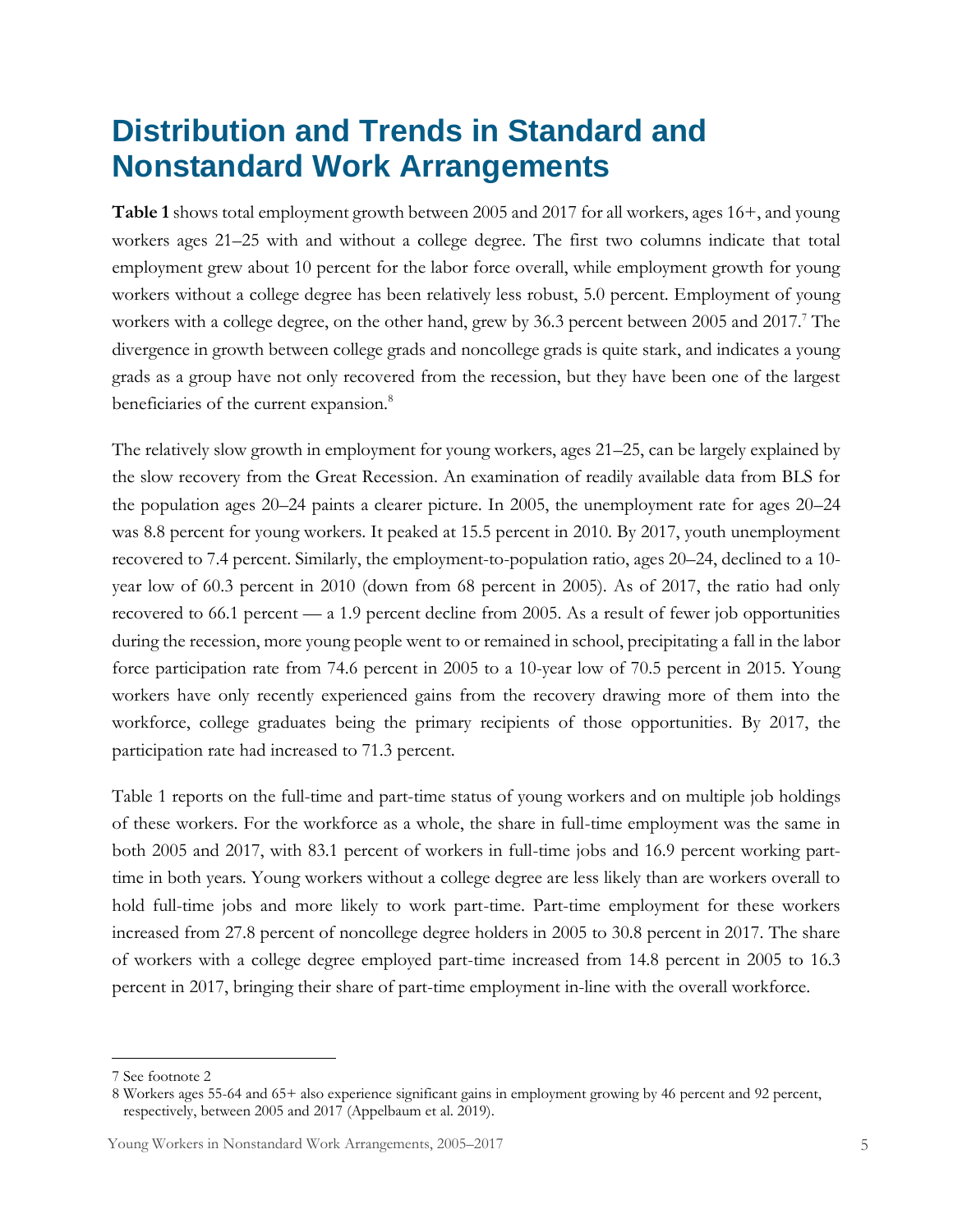With respect to multiple job holding, young workers with a college degree were more likely than other workers to hold multiple jobs. In 2017, 5.0 percent of the overall workforce held more than one job, as did 5.1 percent of noncollege grads. However, the share of young college grads with multiple jobs increased from 6.5 percent in 2005 to 8.5 percent in 2017.

A striking finding from Table 1 is that young workers, both with and without a college degree, were far more likely to be in standard work arrangements than the workforce overall — a finding that holds in both 2005 and 2017, and is stronger in 2017. Indeed, the share of young workers in nonstandard work arrangements has remained small, even declining slightly in most nonstandard categories between 2005 and 2017. Young workers as a share of independent contractors, a category that includes gig economy workers, declined from 2.6 to 2.1 for college graduates and from 3.1 to 2.7 for noncollege graduates.

Discussions of the changing nature of work driven by technology platforms have permeated the popular press and social media in recent years; particularly with regard to the rise of the so-called "gig economy." Gig workers, as they are often referred to, are a type of independent contractor whose work is mediated by technology platforms such as Uber, GrubHub, or TaskRabbit. These are short jobs or tasks that workers find through websites or apps, such as those above, which connect them with customers and/or arrange payment. In May 2017, BLS also added four questions to the Contingent Worker Supplement designed to measure electronically mediated work.<sup>9</sup> The questions distinguish between jobs that are done in person (for example, driving people, delivering something, doing someone's household tasks or errands) and those that are done entirely online (for example, data entry, translating text, or graphic design). In contrast to the main body of the CWS, the questions on participation in the gig economy applied to the primary job, secondary job, or other supplementary work for pay. However, many respondents misunderstood the questions and answered "yes" when it was obvious that the reported work was not through a website or app that arranged for payment for the work. BLS evaluated all records with affirmative answers and recoded erroneous answers.

The cleaned data from BLS show the share of gig workers in 2017 is quite small — just 1 percent of the young workers, ages 21-25, were engaged in electronically mediated work as their primary, secondary, or supplementary job. The number of young workers with and without college degrees employed as gig workers is too small to analyze for other trends.

This result cuts against the general narrative that has been building over the past few years of a rapid rise in the share of workers in nonstandard work arrangements driven by technological innovations.<sup>10</sup> It may be surprising that the digital native generations — commonly referred to as Millennials (born

 $\overline{a}$ 

<sup>9</sup> BLS (2018b).

<sup>10</sup> The World Bank (2019).

Young Workers in Nonstandard Work Arrangements, 2005–2017 6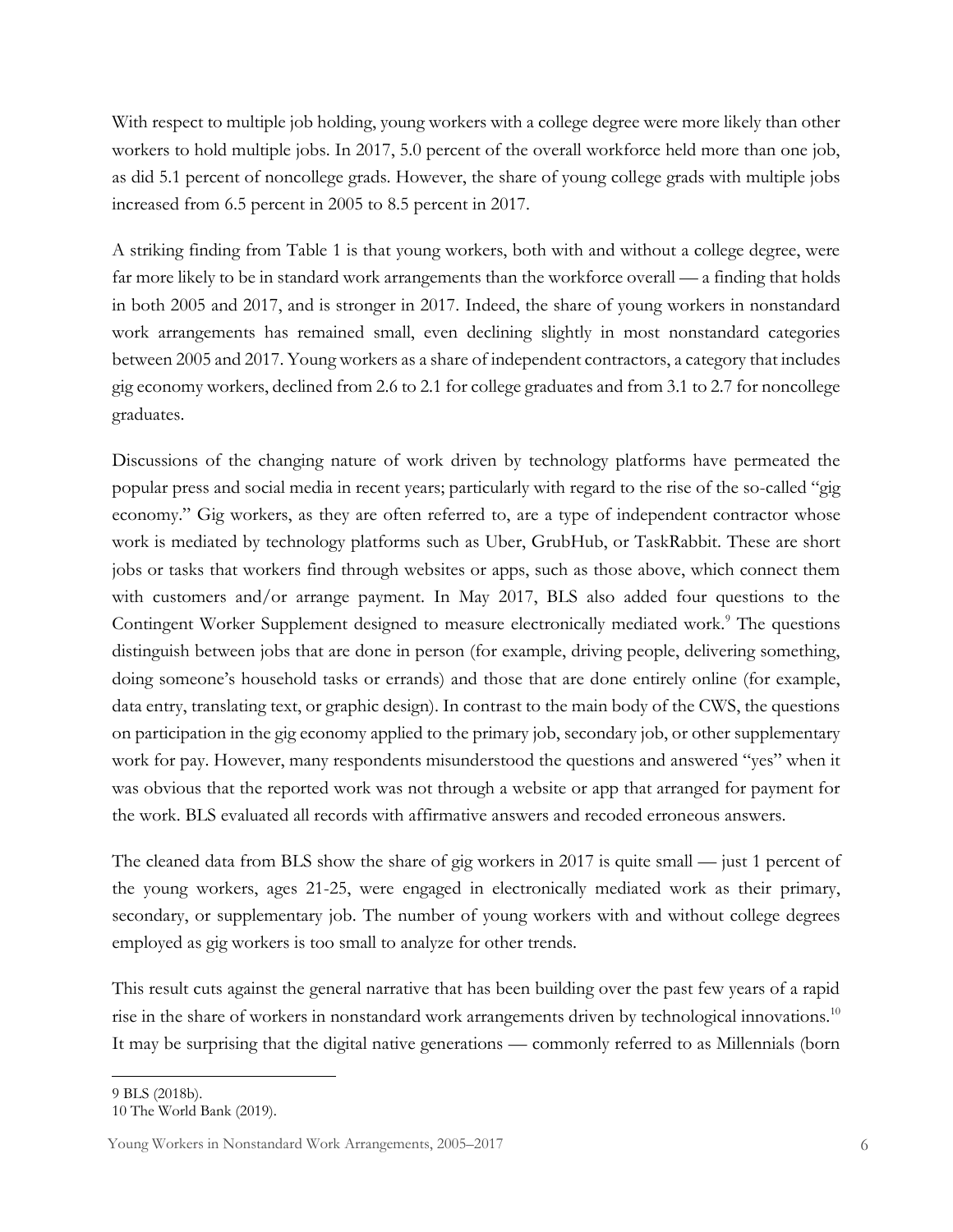1981–1996) and Generation Z (born from 1997 onward) — have overwhelmingly opted for jobs with standard employment relations.<sup>11</sup>

Table 1 also shows that young workers are more likely than workers overall to be in contingent jobs. The share of all workers in contingent work decreased from 4.1 to 3.8 percent between 2005 and 2017. For young workers with a college degree, the share in contingent work arrangements was virtually unchanged — 7.7 percent in 2005 and 7.8 percent in 2017. Young workers with less than a college degree saw their share of contingent jobs decline from 7.1 to 6.2 in the same period. However, these figures mask important gender differences among young workers in contingent work: the shares of women in contingent jobs increased while the shares of men decreased. Among those with a college degree, the share of women in contingent work increased from 6.3 percent in 2005 to 8.2 percent in 2017, while the share of men decreased from 9.8 to 7.4 percent between those two years. Workers without a college degree were less likely than were those with a college degree to hold contingent jobs: the share of these women in contingent jobs in 2017 was 6.7 percent, and the share of men was 5.8 percent.

We turn now to a more detailed examination of who holds independent contractors and contingent work arrangements for this relatively small sample of young workers.

## **Independent Contractors**

As we saw in Table 1, younger workers are much less likely than are workers overall to be independent contractors. Perhaps more remarkable is the decline in the share of young workers who were independent contractors between 2005 and 2017, a decline that is more pronounced among college graduates than among those with less than a college degree. Who are the young workers employed as independent contractors?

 $\overline{a}$ 

<sup>11</sup> Millennial and Generation Z definitions were obtained from the Pew Research Center (Dimock 2019).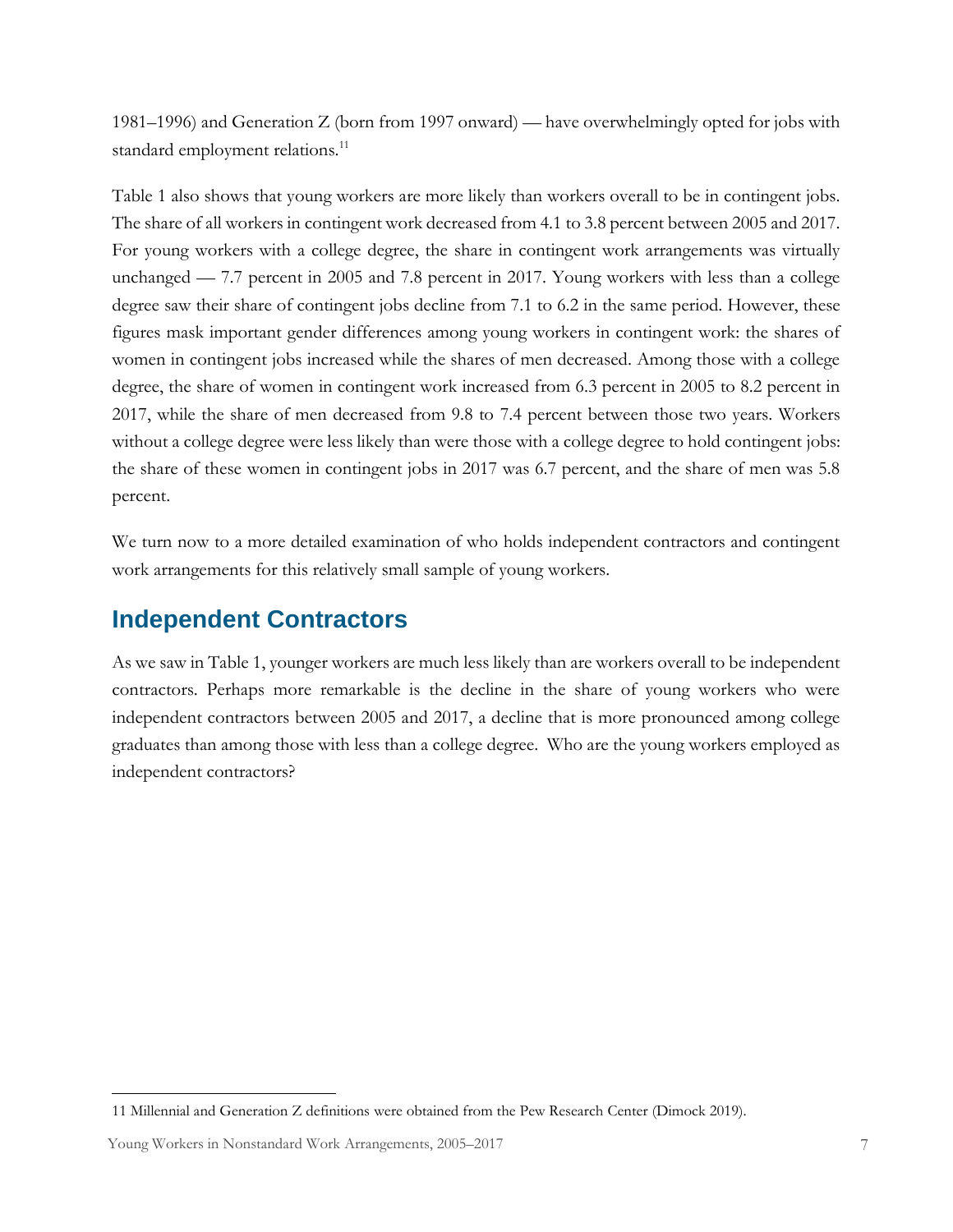#### **TABLE 2**

| Composition of Independent Contractors, 2005 and 2017 |  |  |  |  |  |  |
|-------------------------------------------------------|--|--|--|--|--|--|
|-------------------------------------------------------|--|--|--|--|--|--|

(percent)

|                                                                     | $21 - 25$  |       |                       |       |                             |       |  |
|---------------------------------------------------------------------|------------|-------|-----------------------|-------|-----------------------------|-------|--|
|                                                                     | Ages $16+$ |       | <b>College degree</b> |       | Less than college<br>degree |       |  |
|                                                                     | 2005       | 2017  | 2005                  | 2017  | 2005                        | 2017  |  |
| Gender                                                              | 100.0      | 100.0 | 100.0                 | 100.0 | 100.0                       | 100.0 |  |
| Female                                                              | 35.3       | 35.8  | 55.5                  | 51.3  | 36.7                        | 39.0  |  |
| Male                                                                | 64.7       | 64.3  | 44.5                  | 48.7  | 63.3                        | 61.0  |  |
| Race                                                                | 100.0      | 100.0 | 100.0                 | 100.0 | 100.0                       | 100.0 |  |
| White                                                               | 80.0       | 70.9  | 88.4                  | 100.0 | 76.4                        | 62.1  |  |
| <b>Black</b>                                                        | 5.7        | 8.4   |                       |       | 4.9                         | 5.2   |  |
| Hispanic                                                            | 9.2        | 14.8  |                       |       | 13.6                        | 25.7  |  |
| Asian                                                               | 4.0        | 4.7   | $5.0\,$               |       | 1.8                         | 6.6   |  |
| <b>Full-time status</b>                                             | 100.0      | 100.0 | 100.0                 | 100.0 | 100.0                       | 100.0 |  |
| Full-time                                                           | 74.8       | 70.5  | 48.3                  | 74.0  | 72.1                        | 52.0  |  |
| Part-time                                                           | 25.2       | 29.5  | 51.7                  | 26.0  | 28.0                        | 48.0  |  |
| Jobholder status                                                    | 100.0      | 100.0 | 100.0                 | 100.0 | 100.0                       | 100.0 |  |
| Single jobholders                                                   | 93.2       | 93.2  | 80.7                  | 70.3  | 90.3                        | 89.1  |  |
| Multiple jobholders                                                 | 6.8        | 6.9   | 19.4                  | 29.7  | 9.7                         | 10.9  |  |
| <b>Voluntarily Independent Contractor</b>                           | 88.3       | 82.3  | 89.4                  | 74.1  | 88.5                        | 78.0  |  |
| Source and notes: Authors' analysis of CPS CWS data, 2005 and 2017. |            |       |                       |       |                             |       |  |

**Table 2** shows the demographic and labor market characteristics of the independent contractor workforce. In 2017 about half of the young college grads employed as independent contractors are men (51.3 percent) and about half are women (48.7 percent). For young workers with less than a college degree, men are far more likely to be independent contractors than are women — 61.0 and 39.0 percent, respectively. Sample sizes are too small in most race/ethnicity categories to analyze. However, we can see that among young noncollege graduates, the share of white workers employed as independent contractors declined from 76.4 percent in 2005 to 62.1 percent in 2017 while the share of Hispanic workers increased in that same period from 13.6 percent to 25.7 percent.

Among independent contractors overall, the share employed full-time declined from 74.8 to 70.5 percent between 2005 and 2017. However, for young workers, there has been a significant divergence in full- and part-time employment since 2005 based on education. Young workers with a college degree working as contractors were more likely to be full-time in 2017 than in 2005 (increasing from 48.3 to 74.0 percent), while those with less than a college degree were less likely to be full-time (decreasing from 72.1 to 52.0 percent). Young workers employed as independent contractors were also more likely to hold multiple jobs in 2017 than in 2005 (29.7 percent compared with 19.4 percent). The share of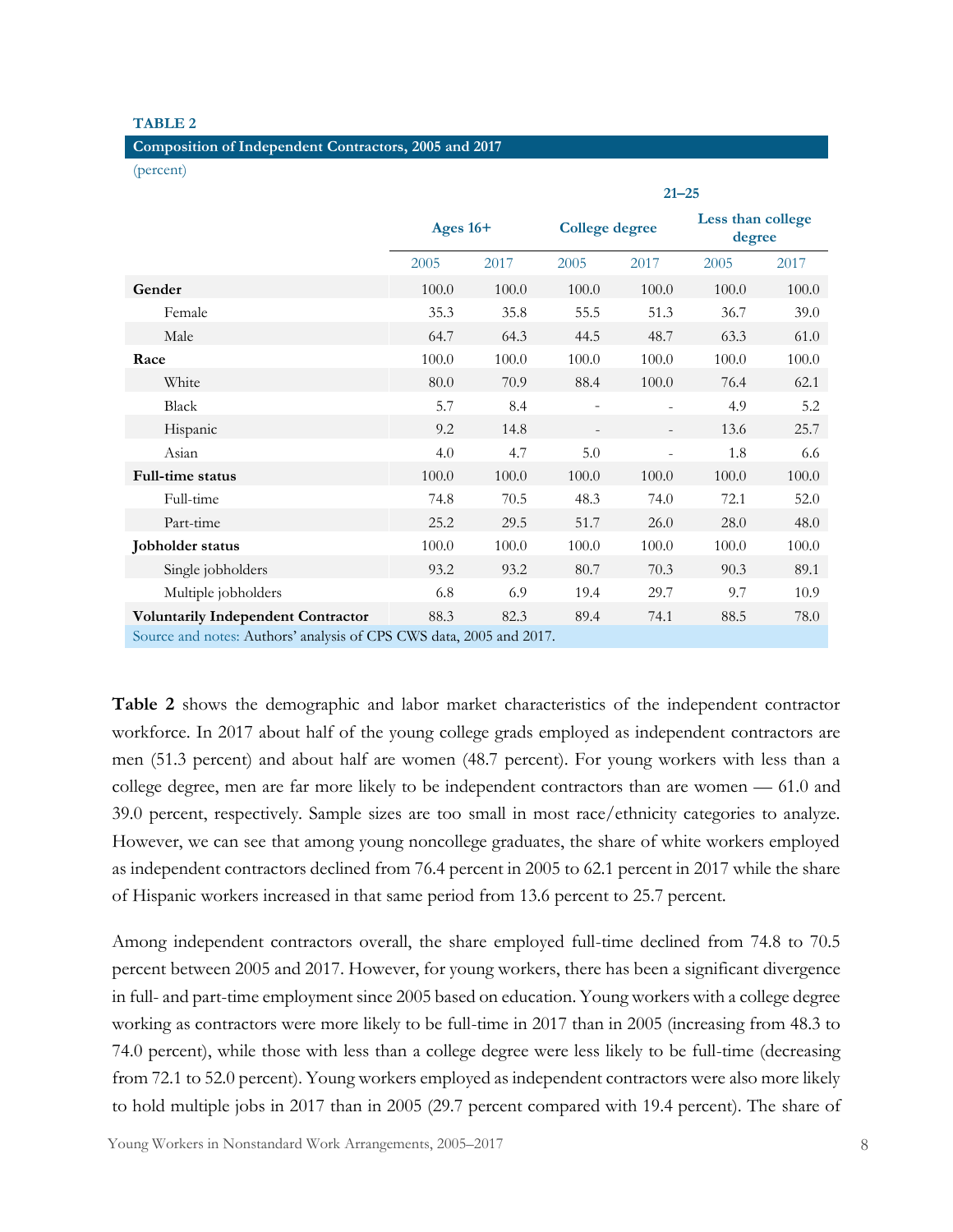young workers working voluntarily as independent contractors fell from 89.4 to 74.1 percent for college degree holders and from 88.5 to 78.0 percent for those without a college degree.

| <b>TABLE 3</b>                                                      |            |       |                       |           |                             |       |  |  |
|---------------------------------------------------------------------|------------|-------|-----------------------|-----------|-----------------------------|-------|--|--|
| Composition of Contingent Workers, 2005 and 2017                    |            |       |                       |           |                             |       |  |  |
| (percent)                                                           |            |       |                       |           |                             |       |  |  |
|                                                                     |            |       |                       | $21 - 25$ |                             |       |  |  |
|                                                                     | Ages $16+$ |       | <b>College degree</b> |           | Less than college<br>degree |       |  |  |
|                                                                     | 2005       | 2017  | 2005                  | 2017      | 2005                        | 2017  |  |  |
| Gender                                                              | 100.0      | 100.0 | 100.0                 | 100.0     | 100.0                       | 100.0 |  |  |
| Female                                                              | 48.9       | 47.3  | 47.6                  | 60.1      | 39.5                        | 48.6  |  |  |
| Male                                                                | 51.1       | 52.7  | 52.4                  | 39.9      | 60.5                        | 51.4  |  |  |
| Race                                                                | 100.0      | 100.0 | 100.0                 | 100.0     | 100.0                       | 100.0 |  |  |
| White                                                               | 60.2       | 55.8  | 77.1                  | 73.2      | 59.2                        | 58.0  |  |  |
| Black                                                               | 11.2       | 12.2  | 12.3                  | 11.6      | 8.0                         | 11.4  |  |  |
| Hispanic                                                            | 20.8       | 22.2  | 5.0                   | 6.8       | 27.4                        | 20.9  |  |  |
| Asian                                                               | 6.5        | 8.5   | 5.6                   | 8.4       | 3.2                         | 8.0   |  |  |
| <b>Full-time status</b>                                             | 100.0      | 100.0 | 100.0                 | 100.0     | 100.0                       | 100.0 |  |  |
| Full-time                                                           | 59.8       | 59.2  | 44.9                  | 54.5      | 52.6                        | 43.5  |  |  |
| Part-time                                                           | 40.2       | 40.8  | 55.1                  | 45.5      | 47.4                        | 56.5  |  |  |
| Jobholder status                                                    | 100.0      | 100.0 | 100.0                 | 100.0     | 100.0                       | 100.0 |  |  |
| Single jobholders                                                   | 93.8       | 93.6  | 90.4                  | 86.6      | 96.2                        | 90.6  |  |  |
| Multiple jobholders                                                 | 6.2        | 6.4   | 9.7                   | 13.4      | 3.8                         | 9.5   |  |  |
| Source and notes: Authors' analysis of CPS CWS data, 2005 and 2017. |            |       |                       |           |                             |       |  |  |

### **Contingent Workers**

**Table 3** shows the composition of contingent workers by demographic and labor market characteristics. For the workforce as a whole, men and women are about equally likely to hold contingent jobs. The share of women decreased slightly in 2017 compared to 2005. The story is different for young workers, however. Young contingent workers were more likely to be female in 2017, with their share increasing substantially between 2005 and 2017 — from 47.6 to 60.1 percent for college graduates and from 39.5 to 48.6 percent for noncollege degree holders. Young college degree holders are more likely to be working full-time in 2017 than 2005 (54.5 percent compared with 44.9 percent) and young workers with less than college degree more likely to be part-time in 2017 than 2005 (56.5 percent compared to 47.4 percent).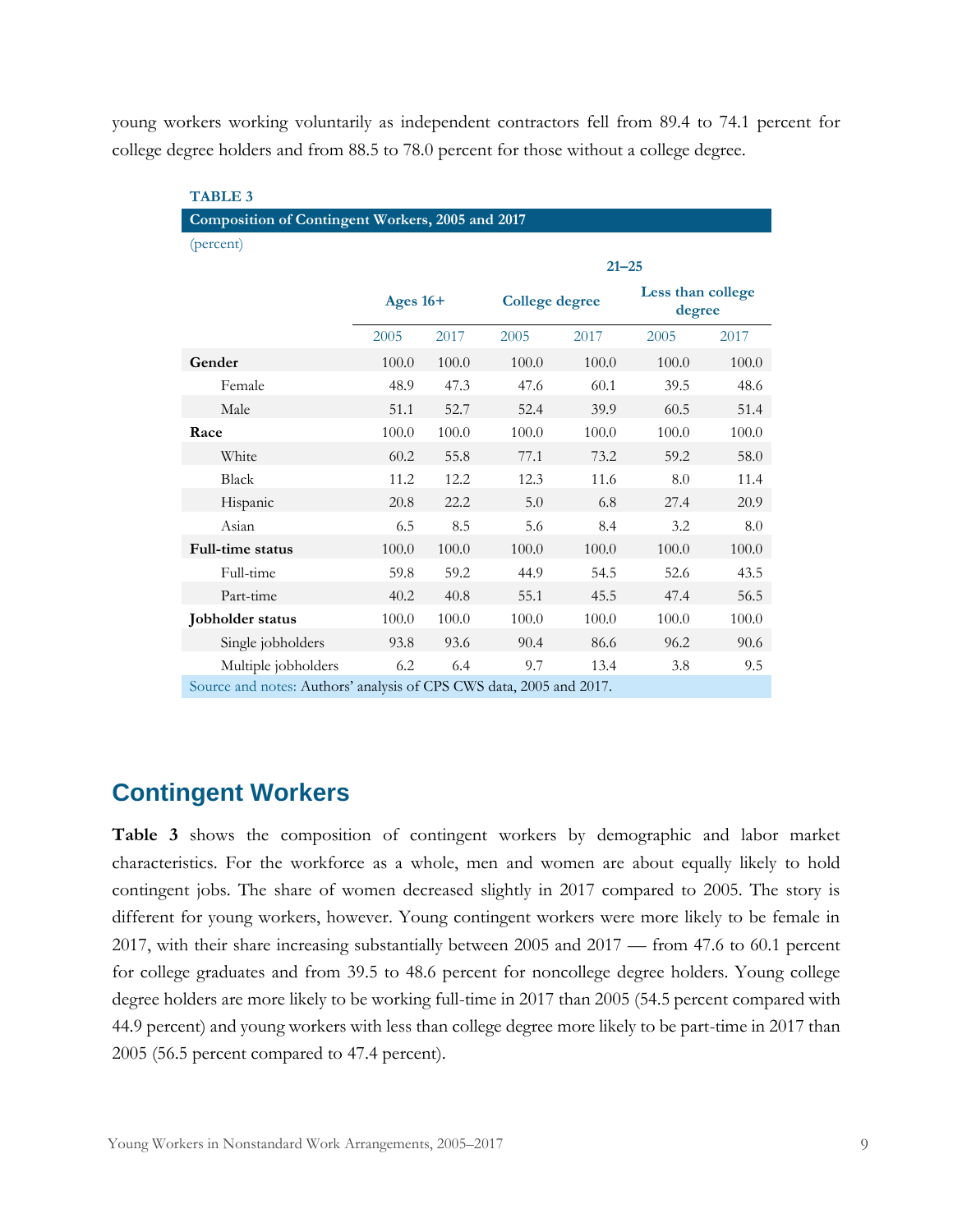#### **TABLE 4**

#### **Median weekly earnings, Full-time Workers, 2005 and 2017**

(2017 dollars)

|                                                                     |                  | 2005             |                  |                  | 2017             |                  |
|---------------------------------------------------------------------|------------------|------------------|------------------|------------------|------------------|------------------|
|                                                                     | 10 <sub>th</sub> | 50 <sub>th</sub> | 90 <sub>th</sub> | 10 <sub>th</sub> | 50 <sub>th</sub> | 90 <sub>th</sub> |
|                                                                     |                  | (median)         |                  |                  | (median)         |                  |
| All, $16+$                                                          |                  |                  |                  |                  |                  |                  |
| Workers in Traditional Arrangements                                 | 290.4            | 755.0            | 2,274.6          | 400.0            | 865.4            | 2,111.1          |
| <b>Independent Contractors</b>                                      | 290.4            | 880.8            | 2,516.6          | 320.0            | 846.2            | 2,500.0          |
| Contingent Workers                                                  | 264.2            | 604.0            | 1,560.3          | 350.0            | 680.0            | 1,788.5          |
| 21-25 (college degree)                                              |                  |                  |                  |                  |                  |                  |
| Workers in Traditional Arrangements                                 | 377.5            | 736.1            | 1,330.9          | 437.5            | 720.0            | 1,384.0          |
| <b>Independent Contractors</b>                                      | 251.7            | 871.1            | 1,283.4          | 200.0            | 692.3            | 1,538.5          |
| Contingent Workers                                                  | 276.8            | 488.2            | 880.8            | 365.4            | 520.0            | 1,000.0          |
| 21-25 (less than college degree)                                    |                  |                  |                  |                  |                  |                  |
| Workers in Traditional Arrangements                                 | 308.3            | 503.3            | 1,064.7          | 320.0            | 525.6            | 980.0            |
| <b>Independent Contractors</b>                                      | 290.4            | 629.1            | 1,497.4          | 346.2            | 500.0            | 961.5            |
| Contingent Workers                                                  | 251.7            | 503.3            | 1,209.9          | 296.0            | 480.0            | 1,153.9          |
| Source and notes: Authors' analysis of CPS CWS data, 2005 and 2017. |                  |                  |                  |                  |                  |                  |

# <span id="page-11-0"></span>**Young Workers and Job Quality**

### **Earnings**

**Table 4** presents the median weekly earnings (as well earnings at the 10th and 90th percentiles) in both 2005 and 2017 (in 2017 dollars) for three categories of workers — full-time workers in traditional, or standard, working relations, independent contractors, and contingent workers. Earnings are reported for the workforce as a whole and for younger workers (ages 21-25) with and without a college degree. Median weekly earnings of young college graduates in traditional jobs were \$720 in 2017, down from \$736 a week 12 years earlier. Median weekly earnings of young workers without a college degree were far lower at \$526 in 2017, up a modest \$23 a week (57 cents an hour) over 12 years.

Young workers with a college degree earn nearly as much as do workers overall when employed in traditional and independent contractor arrangements, while young contingent workers earn less. As expected, young workers with a college degree earn more than those without in both traditional and independent contractor jobs. However, among the highest paid young workers (at the 90th percentile), young contingent workers with less than a college degree fared better in 2005 relative to workers in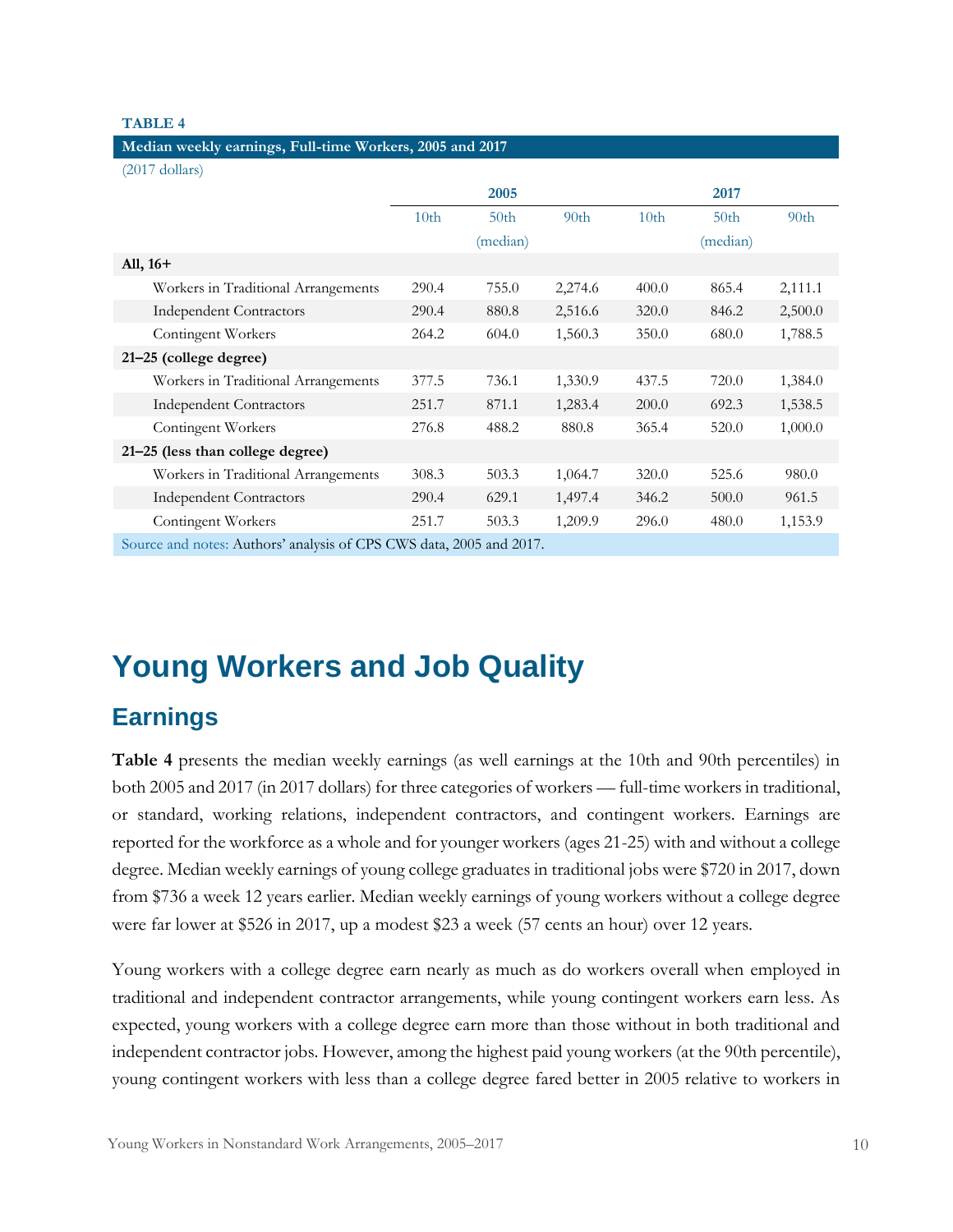traditional arrangements and better in 2017 relative to both traditional and independent contracting arrangements.

#### **TABLE 5**

**Job-related Benefits by Work Arrangements, 2005 and 2017**

| (percent)                          |                         |      |                        |      |                          |      |
|------------------------------------|-------------------------|------|------------------------|------|--------------------------|------|
|                                    | <b>Health Insurance</b> |      | <b>Retirement Plan</b> |      | <b>Unionization Rate</b> |      |
|                                    | 2005                    | 2017 | 2005                   | 2017 | 2005                     | 2017 |
| All, $16+$                         |                         |      |                        |      |                          |      |
| Workers in Tradtional Arrangements | 80.0                    | 84.0 | 47.7                   | 46.3 | 10.7                     | 12.1 |
| <b>Independent Contractors</b>     | 69.4                    | 75.4 | 1.9                    | 2.3  | 2.7                      | 3.2  |
| Contingent Workers                 | 59.1                    | 73.4 | 12.4                   | 18.4 | 9.6                      | 9.2  |
| $21-25$ (college degree)           |                         |      |                        |      |                          |      |
| Workers in Tradtional Arrangements | 81.8                    | 88.4 | 37.8                   | 46.5 | 6.6                      | 11.3 |
| <b>Independent Contractors</b>     | 37.6                    | 98.6 | 0.0                    | 0.0  | 0.0                      | 0.0  |
| Contingent Workers                 | 61.9                    | 86.8 | 4.0                    | 11.1 | 6.2                      | 7.2  |
| 21-25 (less than college degree)   |                         |      |                        |      |                          |      |
| Workers in Tradtional Arrangements | 60.3                    | 73.0 | 20.9                   | 19.4 | 4.3                      | 7.0  |
| <b>Independent Contractors</b>     | 38.3                    | 59.4 | 0.0                    | 0.0  | 4.4                      | 5.5  |
| Contingent Workers                 | 49.5                    | 73.0 | 2.3                    | 6.7  | 5.7                      | 5.8  |

Source and notes: Authors' analysis of CPS CWS data, 2005 and 2017. Health insurance refers to insurance from any source. Retirement plan refers to participation in an employer-sponsored plan.

## **Benefits**

**Table 5** looks at differences in health insurance and employer-sponsored retirement benefits, for all workers and for young workers, in standard work arrangements, independent contractors, and contingent workers. A higher percentage of all workers and of young workers had health insurance in 2017 than in 2005, likely as a result of the Affordable Care Act (ACA). The ACA permits young workers to remain on their parents' insurance until age 26. Young workers with a college degree were more likely to have health care coverage relative to the workforce as a whole, while those with less than a college degree were less likely. Nearly all young independent contractors with a college degree had health insurance, the highest percentage of all the demographic groups.

Table 5 also provides information on whether workers participated in employer-sponsored pension plans. Unsurprisingly, workers, both as a whole and in the younger cohort, in traditional work arrangements were more likely than other categories to have employer-provided pension plans. The percentage of the workforce as a whole participating in employer-sponsored pensions or retirement plans was little changed between 2005 and 2017 at about 47 percent. Young workers with a college degree employed in traditional working arrangements were more likely to have pension benefits in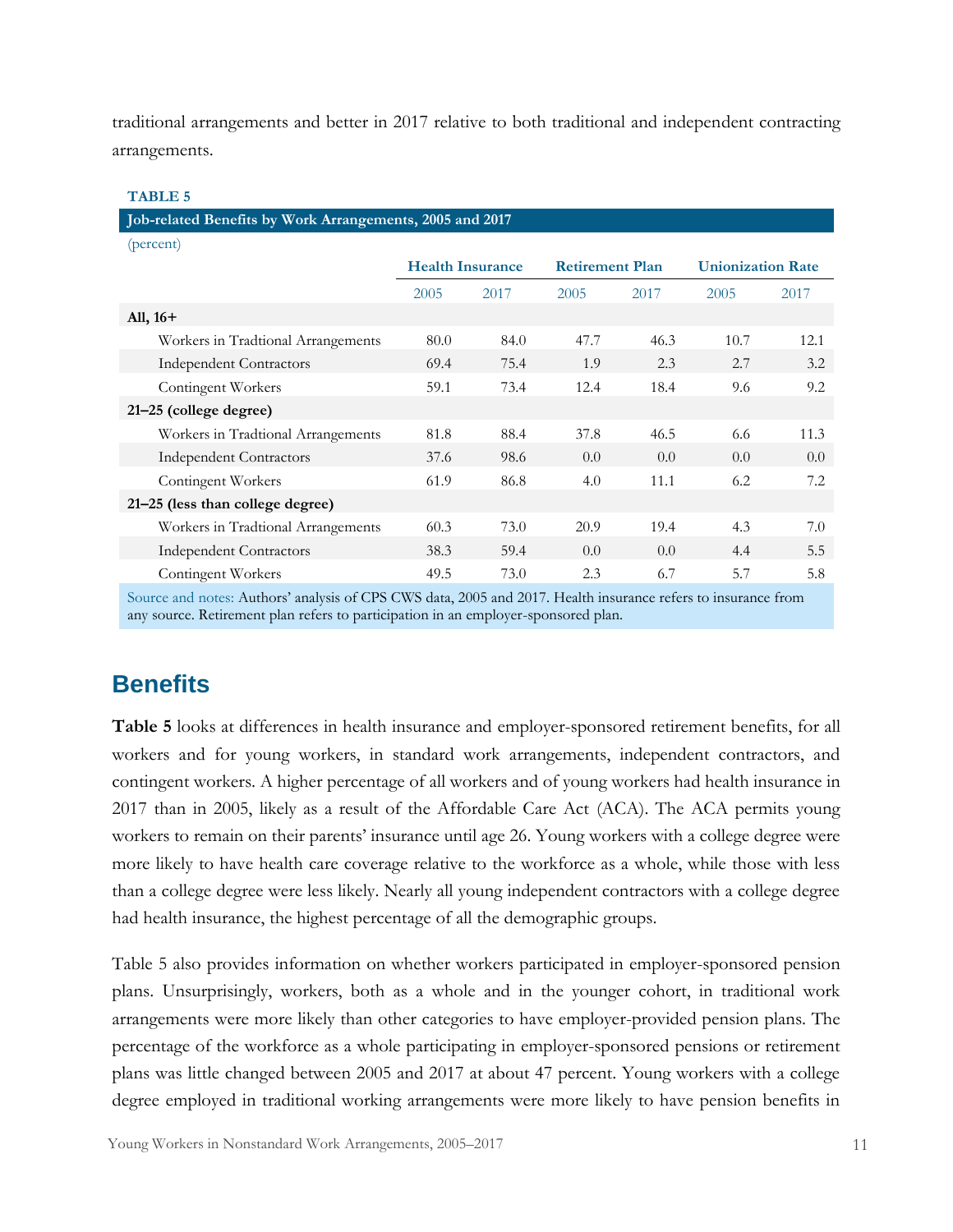2017 than in 2005, (46.5 percent compared to 37.9 percent). A smaller share of young workers without a college degree – about 20 percent – had pension benefits in both 2005 and 2017.

Lastly, Table 5 also includes information on union membership for workers overall and for young workers in our three categories of working arrangements. Unionization is also a dimension of job quality as union members tend to have better protections and a greater voice in the workplace. In the past few decades, there has been a steady decline in union membership. However, Table 5 indicates unionization rates have increased for workers overall (increasing from 10.7 to 12.1 percent) between 2005 and 2017. In 2005, young workers were less likely to be in a union, registering 6.6 percent for those with a degree and 4.3 percent for those without a college degree. Young workers' unionization rates have improved substantially, nearly doubling since 2005, to 11.3 percent for college degree holders and 7.0 percent for those with less than a college degree in 2017.

# <span id="page-13-0"></span>**Conclusion**

The much-hyped growth of the gig economy cannot be found in the 2017 survey of nonstandard work arrangements. Even young workers, often referred to as digital natives and expected to seek out work that is mediated by electronic platforms, overwhelmingly opted for employment in traditional jobs. Of greater concern is the high share of part-time work among young workers without a college degree – nearly a third of whom hold such jobs. Low pay and lack of access to health insurance and pension benefits for these young workers is also an issue. The typical young worker with less than a college degree earned \$13 an hour in 2017, an increase of just 57 cents an hour since 2005. These workers were also less likely than other workers to have health insurance or an employer-sponsored retirement plan. While young workers with a college degree fare better in the labor market than do those who lack a degree, their situation is not all rosy. The typical college graduate employed full-time earned \$18 an hour in 2017, down 40 cents an hour compared to 2005. Less than half had a pension plan. Most pressing are the problems of low wages, lack of benefits, and less than full-time hours for all workers without a college degree, but especially young workers without a college degree. These are the labor market policy issues that should be on the table.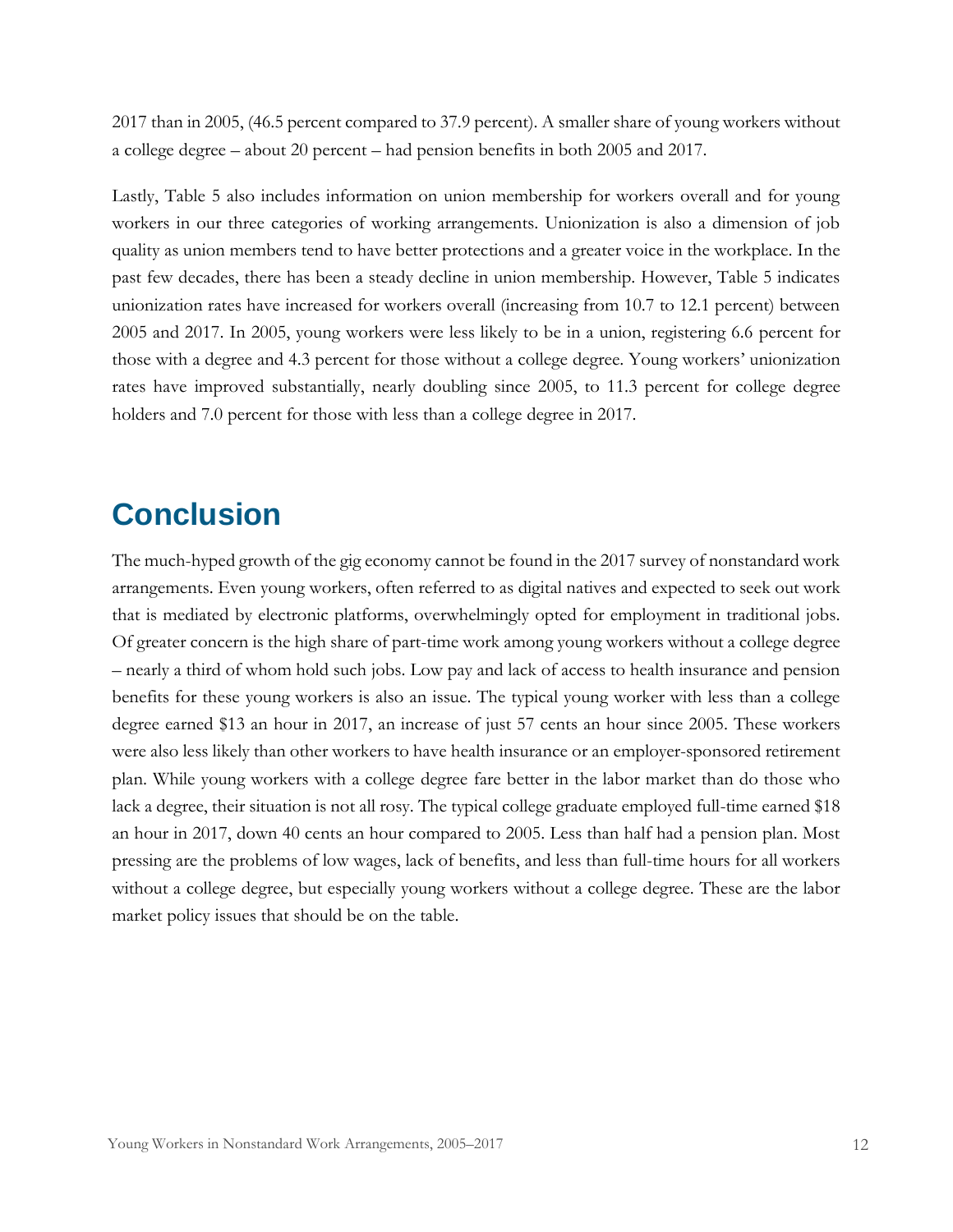# <span id="page-14-0"></span>**References**

- Appelbaum, Eileen, Arne Kalleberg, and Hye Jin Rho. 2019. "[Nonstandard work arrangements and](http://cepr.net/images/stories/reports/cws-2019-02.pdf)  [older Americans, 2005-2017.](http://cepr.net/images/stories/reports/cws-2019-02.pdf)" Economic Policy Institute and Center for Economic and Policy Research. Report, February 28, 2019. [www.cepr.net/publications/reports/nonstandard-work-arrangements-and-older-americans-](http://www.cepr.net/publications/reports/nonstandard-work-arrangements-and-older-americans-2005-2017)[2005-2017](http://www.cepr.net/publications/reports/nonstandard-work-arrangements-and-older-americans-2005-2017)
- Barker, Kathleen, and Kathleen Christensen, eds. 1998. *Contingent Work: American Employment Relations in Transition*. Ithaca, N.Y.: Cornell Univ. Press.
- Bureau of Labor Statistics (BLS). 2018a. "Contingent and Alternative Employment Arrangements May 2017." Economic News Release, June 7, 2018. [www.bls.gov/news.release/conemp.nr0.htm](http://www.bls.gov/news.release/conemp.nr0.htm)
- ———. 2018b. "[Electronically Mediated Work: New Questions in the](https://www.bls.gov/opub/mlr/2018/article/electronically-mediated-work-new-questions-in-the-contingent-worker-supplement.htm) Contingent Worker [Supplement](https://www.bls.gov/opub/mlr/2018/article/electronically-mediated-work-new-questions-in-the-contingent-worker-supplement.htm)." *Monthly Labor Review*, September 2018. [www.bls.gov/opub/mlr/2018/article/electronically-mediated-work-new-questions-in-the](http://www.bls.gov/opub/mlr/2018/article/electronically-mediated-work-new-questions-in-the-contingent-worker-supplement.htm)[contingent-worker-supplement.htm](http://www.bls.gov/opub/mlr/2018/article/electronically-mediated-work-new-questions-in-the-contingent-worker-supplement.htm)
- Córdova, E. 1986. "From Full-Time Employment to Atypical Employment: A Major Shift in the Evolution of Labour Relations?" *International Labour Review* 125, no. 6: 641–657.
- Dimock, Michael. 2019. "[Defining generations: Where Millennials end and Generation Z begins.](https://www.pewresearch.org/fact-tank/2019/01/17/where-millennials-end-and-generation-z-begins/)" Pew Research Center, Washington, D.C., January 17, 2019. [www.pewresearch.org/fact](http://www.pewresearch.org/fact-tank/2019/01/17/where-millennials-end-and-generation-z-begins/)[tank/2019/01/17/where-millennials-end-and-generation-z-begins/](http://www.pewresearch.org/fact-tank/2019/01/17/where-millennials-end-and-generation-z-begins/)
- Horrigan, Michael. 2016. "Gig Work, Contingent Work, and Alternative Work Arrangements." Paper presented at the 2016 C2ER Annual Conference and LMI Institute Forum, Minneapolis, Minn., June 8, 2016.
- Houseman, Susan N. 1997. "Temporary, Part-Time, and Contract Employment in the United States: New Evidence from an Employer Survey." W.E. Upjohn Institute for Employment Research, Manuscript.
- Kalleberg, Arne L. 2000. "Nonstandard Employment Relations: Part-Time, Temporary, and Contract Work." *Annual Review of Sociology* 26: 341–365.
- \_\_\_\_\_. 2011. *Good Jobs, Bad Jobs: The Rise of Polarized and Precarious Employment Systems in the United States, 1970s to 2000s*. New York: Russell Sage Foundation, American Sociological Association's Rose Series in Sociology.
- Mishel, Lawrence, Jared Bernstein, and Sylvia Allegretto. 2007. *The State of Working America 2006/2007*. Ithaca, N.Y.: Cornell Univ. Press.
- Polivka, Anne E. 1996. "Contingent and Alternative Work Arrangements, Defined." *Monthly Labor Review* 119, no. 10: 3–9.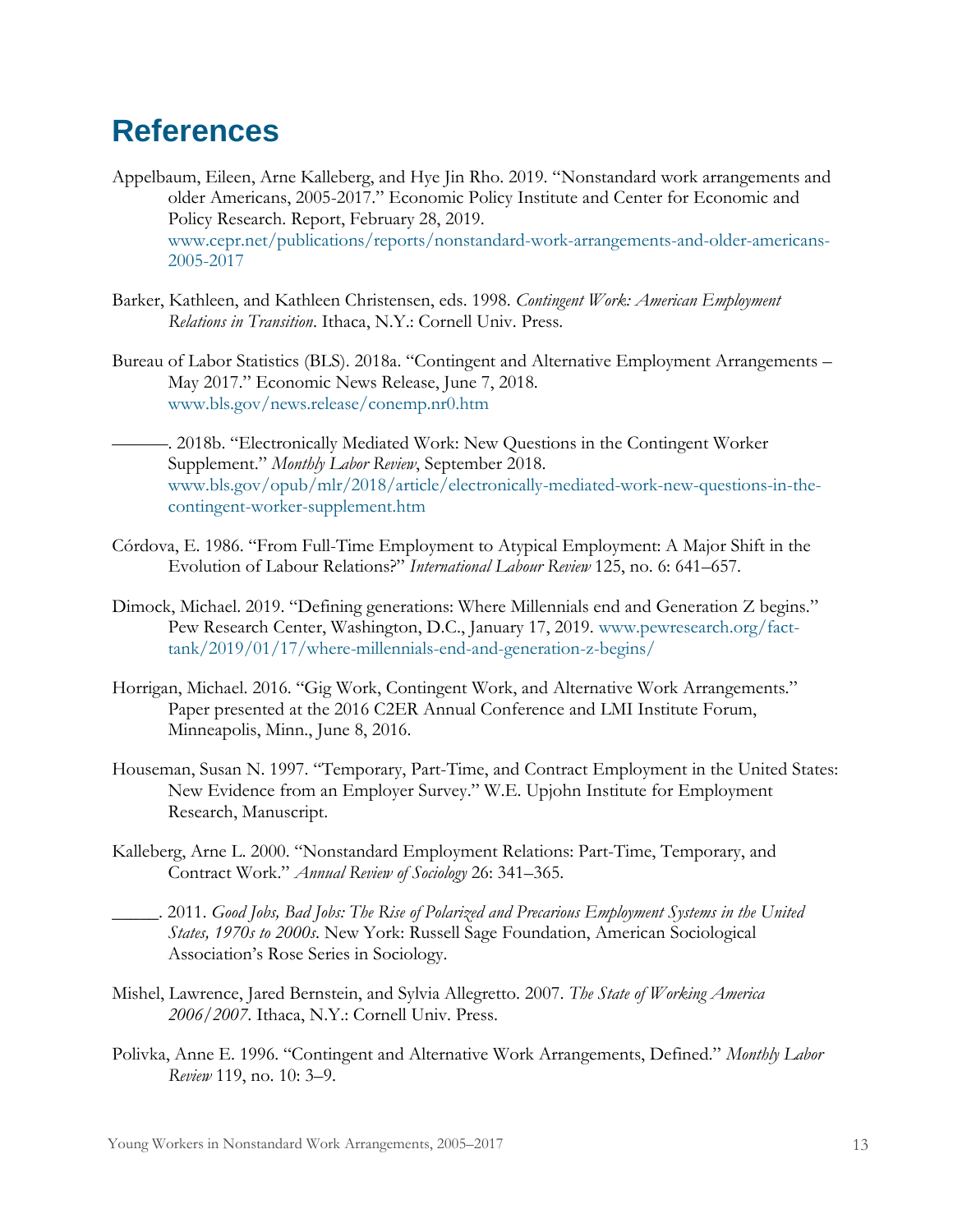- Polivka, Anne E., and Thomas Nardone. 1989. "On the Definition of 'Contingent Work.'" *Monthly Labor Review* 112, no. 12: 9–16.
- The World Bank. 2019. World Development Report 2019, "[The Changing Nature of Work.](http://documents.worldbank.org/curated/en/816281518818814423/pdf/2019-WDR-Report.pdf)" World Bank Group, Washington, D.C. [www.worldbank.org/en/publication/wdr2019](http://www.worldbank.org/en/publication/wdr2019)